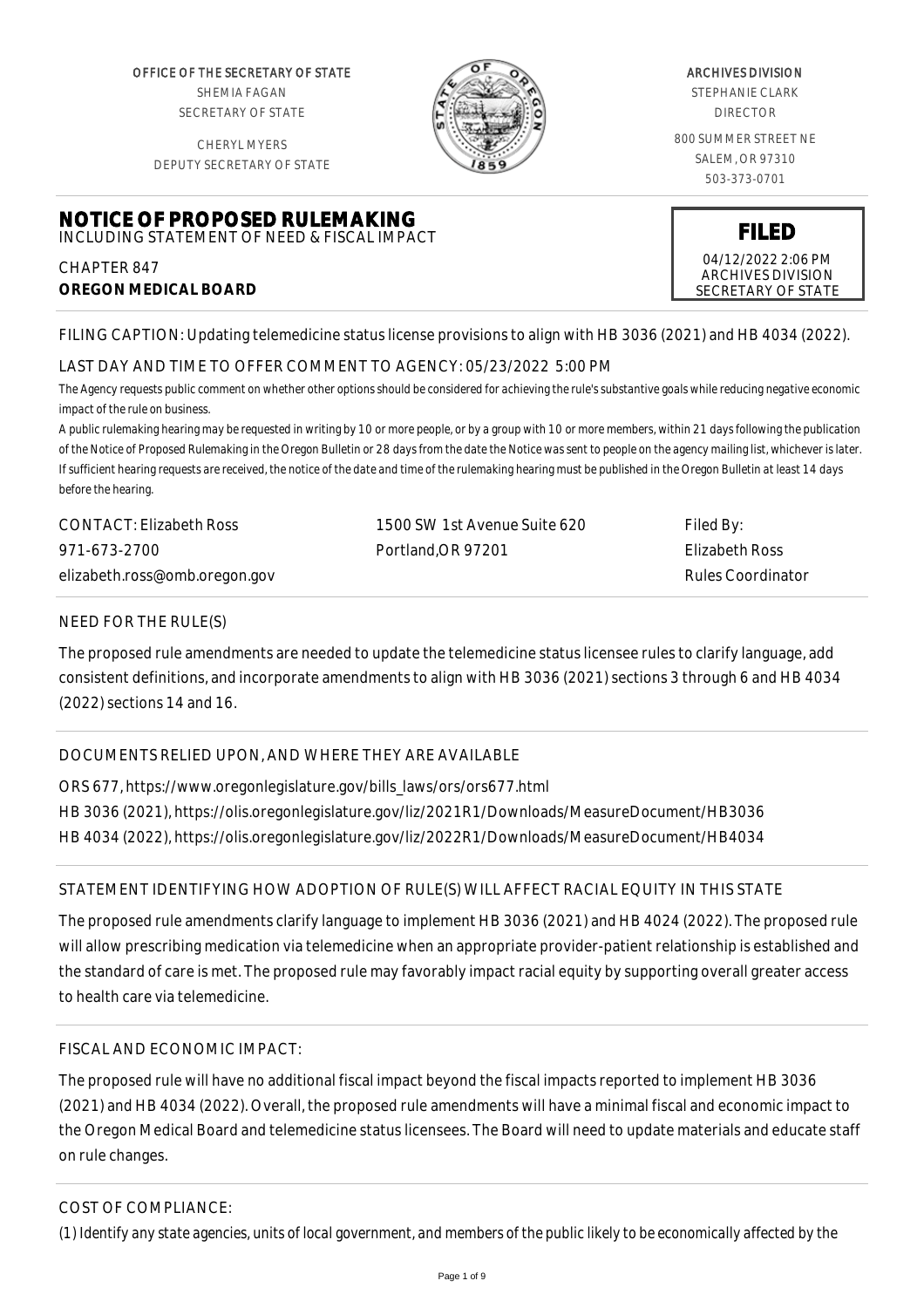*rule(s). (2) Effect on Small Businesses: (a) Estimate the number and type of small businesses subject to the rule(s); (b) Describe the expected reporting, recordkeeping and administrative activities and cost required to comply with the rule(s); (c) Estimate the cost of professional services, equipment supplies, labor and increased administration required to comply with the rule(s).*

(1) The proposed rule will have no additional fiscal impact to the Oregon Medical Board beyond the fiscal impacts reported to implement HB 3036 (2021) and HB 4034 (2022). The proposed rule amendments will have a minimal economic impact on telemedicine status licensees. (2) The rule amendment applies to individuals choosing to apply or hold a Board telemedicine status license; small businesses are not eligible for a Board license. Some medical practices that employee these telemedicine providers may be small businesses and be impacted by these rules to practice medicine across state lines when providing care to Oregon patients. (b) The rulemaking imposes no additional mandatory reporting, recordkeeping or other administrative requirements on small businesses. (c) The rulemaking imposes no additional requirements regarding equipment, supplies, labor or administration.

## DESCRIBE HOW SMALL BUSINESSES WERE INVOLVED IN THE DEVELOPMENT OF THESE RULE(S):

Members of the Board who were consulted in the development of the rule represent small businesses. The rule was reviewed by the Administrative Affairs Committee of the Board on March 9, 2022, as well as the full Board at its quarterly meeting on April 7, 2022.

#### WAS AN ADMINISTRATIVE RULE ADVISORY COMMITTEE CONSULTED? NO IF NOT, WHY NOT?

The rule was reviewed by the Administrative Affairs Committee of the Board on March 9, 2022, as well as the full Board at its quarterly meeting on April 7, 2022. Board members represent the interests of persons and communities likely to be affected by a proposed rule. Overall, board members are licensees of the Oregon Medical Board or public members who represent Oregon patients.

# 847-025-0000, 847-025-0010, 847-025-0020, 847-025-0030, 847-025-0040, 847-025-0050, 847-025-0060

#### AMEND: 847-025-0000

RULES PROPOSED:

RULE SUMMARY: The proposed rule amendments update the telemedicine status licensee rules to clarify language, add consistent definitions, and incorporate amendments to align with HB 3036 (2021) sections 3 through 6.

CHANGES TO RULE:

847-025-0000 Preamble ¶

(1) A physician or physician assistant granted a license to practice medicine across state linestelemedicine licensee is subject to all the provisions of the Medical Practice Act (ORS Chapter 677), and to all the administrative rules of the Oregon Medical Board.¶

(2) A physician or physician assistant granted a license to practice medicine across state linestelemedicine licensee has the same duties and responsibilities and is subject to the same penalties and sanctions as any other physician or physician assistant licensed under ORS Chapter 677, including but not limited to the following:¶

(a) The physician or physician assistant shalltelemedicine licensee must establish an appropriate provider-patient relationship;¶

(b) The physician or physician assistant shalltelemedicine licensee must make a judgment based on some type of objective criteria upon which to diagnose, treat, correct, or prescribe;¶

(c) The physician or physician assistant shall telemedicine licensee must engage in all necessary practices that are in the best interest of the patient; and¶

(d) The physician or physician assistant shalltelemedicine licensee must provide for an acceptable continuity of care for patients, including follow-up care, information, and documentation of care provided to the patient or suitably identified care providers of the patient: $\P$ 

(e) The physician or physician assistant shall refrain from writing prescriptions for medication resulting only from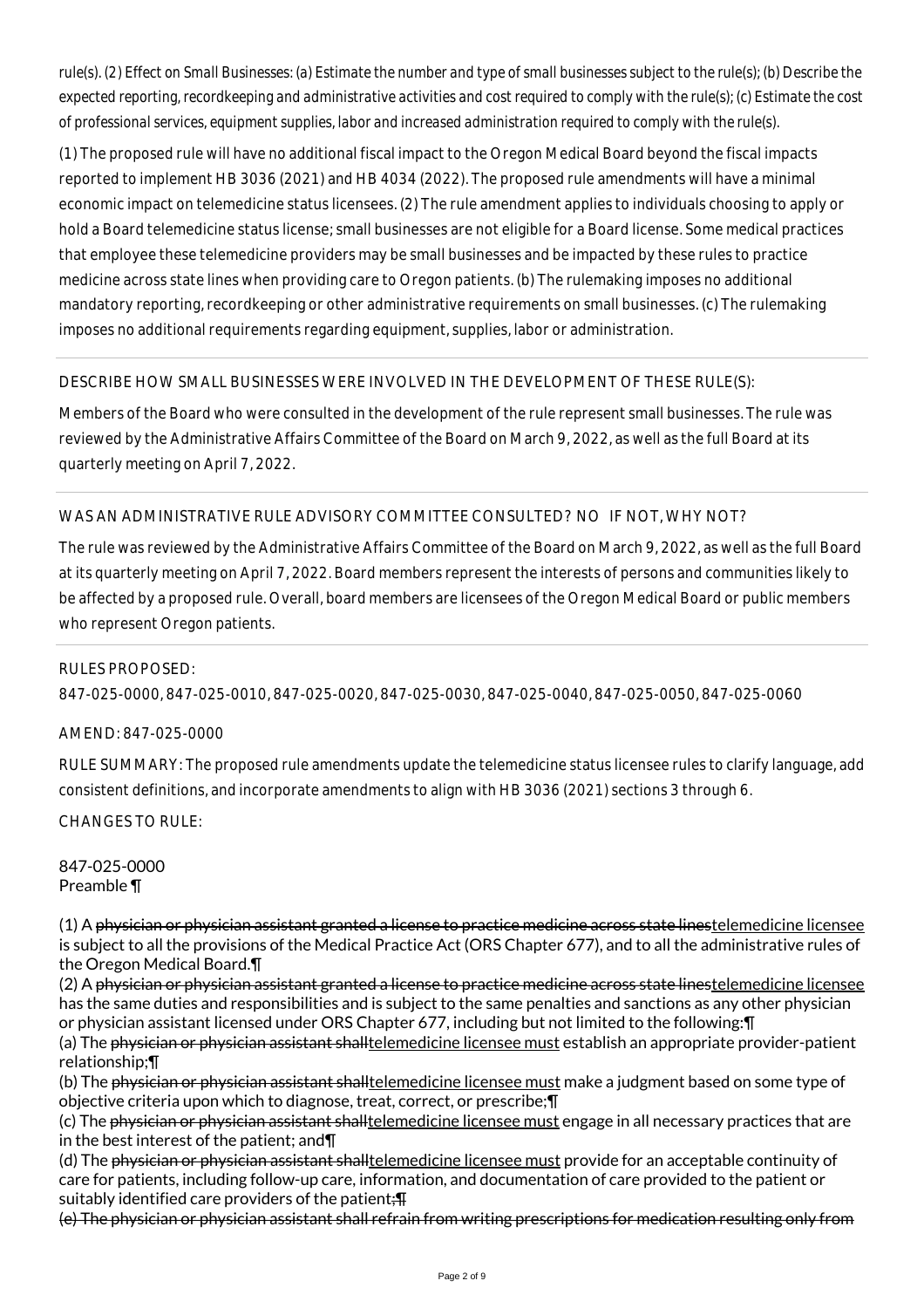a sale or consultation over the Internet. Statutory/Other Authority: ORS 677.265 Statutes/Other Implemented: ORS 677.135, 677.137, 677.139, 677.141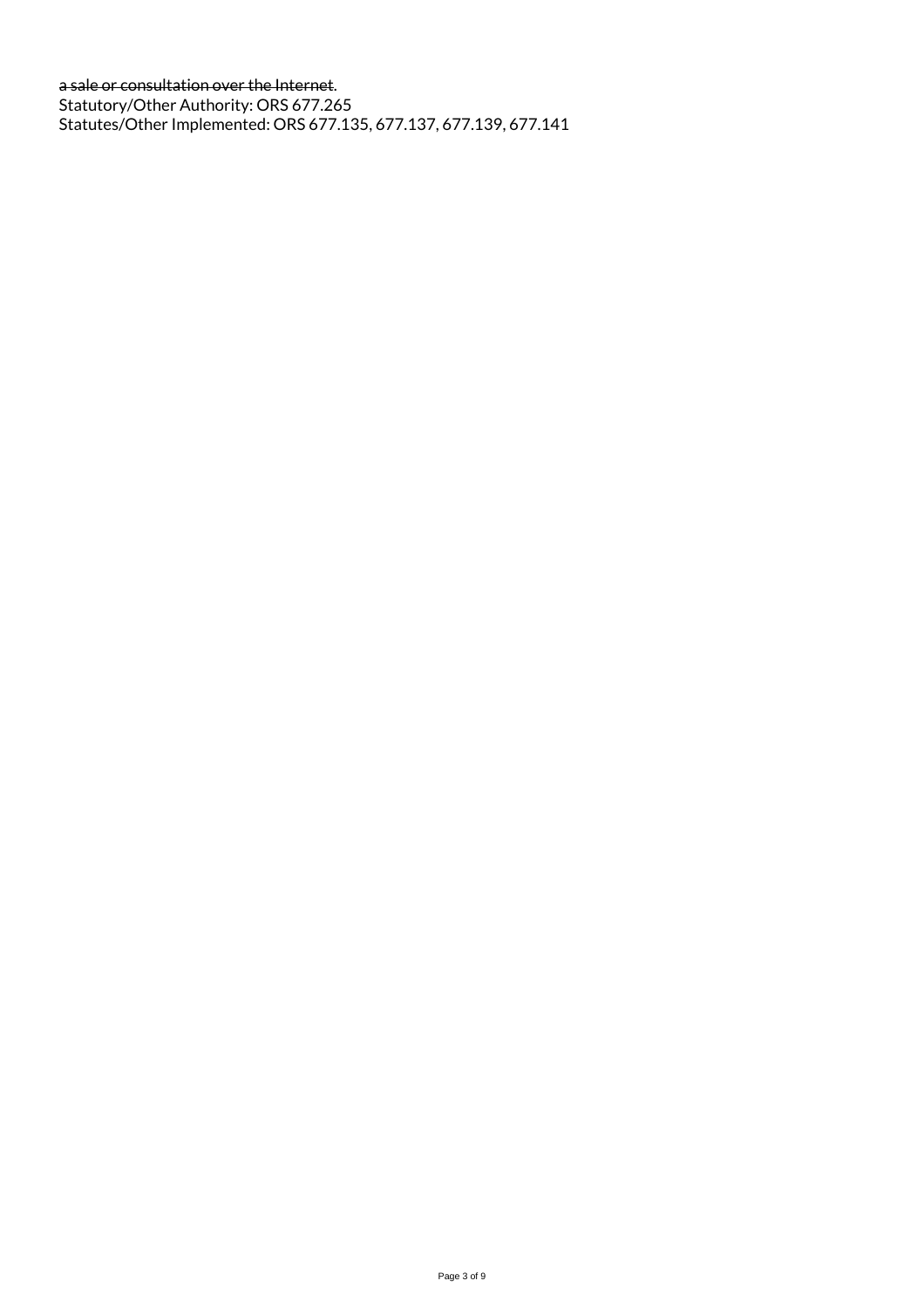RULE SUMMARY: The proposed rule amendments update the telemedicine status licensee rules to clarify language, add consistent definitions, and incorporate amendments to align with HB 3036 (2021) sections 3 through 6. The proposed rule also includes changes to align with HB 4034 (2022) sections 14 and 16.

CHANGES TO RULE:

847-025-0010 Definitions ¶

For the purpose of OAR chapter 847, division 025:¶

(1) "Applicant" means an out-of-state physician or physician assistant applying for a license to practice medicine across state lines.¶

(2) "Telemedicine licensee" means an out-of-state physician or physician assistant granted a license to practice medicine across state lines under ORS 677.135 through 677.141.¶

(3) "The practice of medicine across state lines" means:¶

(1a) The rendering directly to a person of a written or otherwise documented medical opinion concerning the diagnosis or treatment of that person located within Oregon for the purpose of patient care by a physician or physician assistant located outside Oregon as a result of the transmission of individual patient data by telectronic or other meansmedicine as defined in Oregon Laws 2022, chapter 45, section 14, from within Oregon to that physician, the physician's agent, or physician assistant outside Oregon; or¶

(2b) The rendering of medical treatment directly to a person located within Oregon by a physician or physician assistant located outside Oregon as a result of the outward transmission of individual patient data by telectronic or other meansmedicine as defined in Oregon Laws 2022, chapter 45, section 14, from within this state to that physician, the physician's agent, or a physician assistant outside the state.

Statutory/Other Authority: ORS 677.265

Statutes/Other Implemented: ORS 677.135, 677.137, 677.139, 677.141, Oregon Laws 2022, chapter 45 (HB 4034)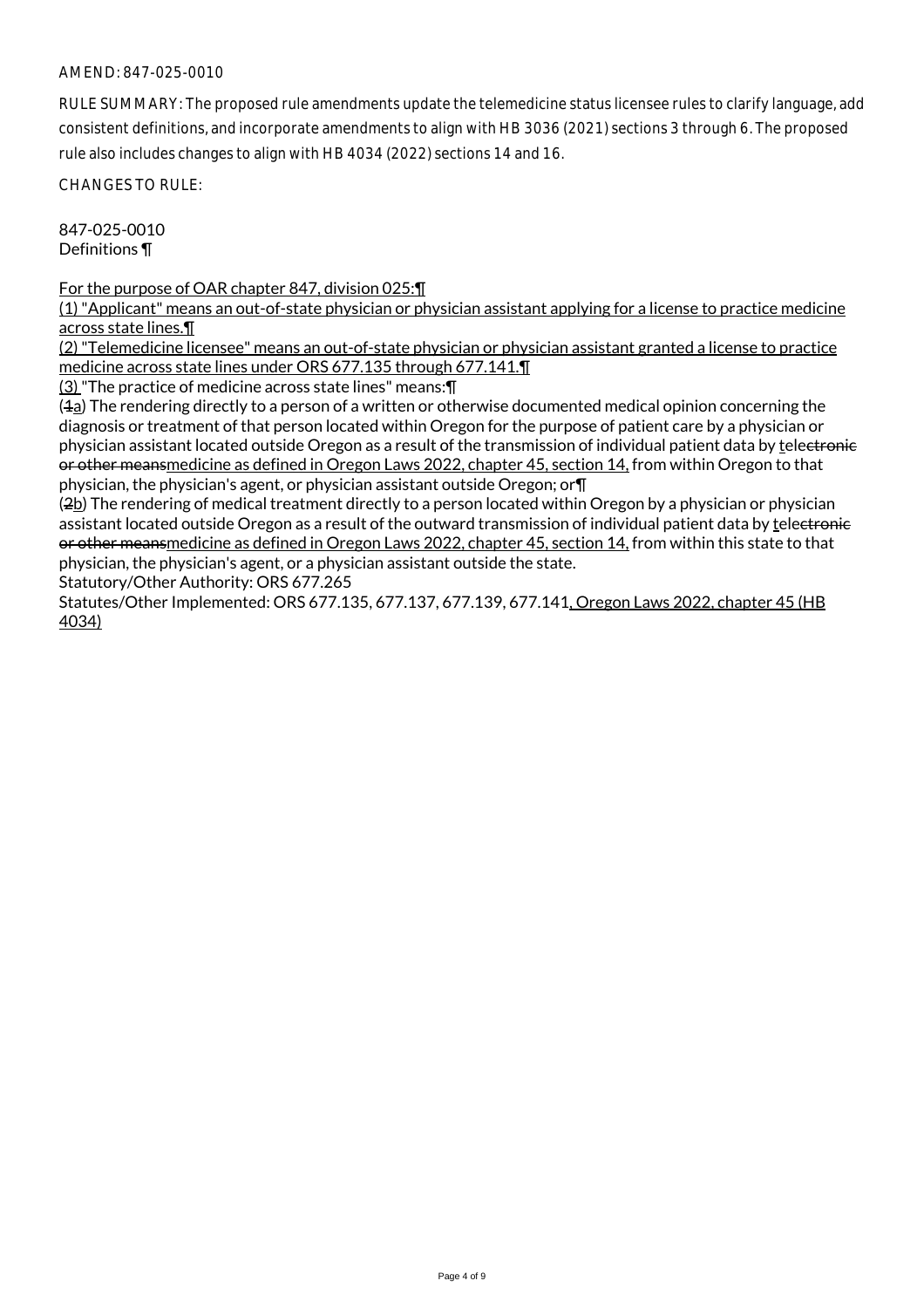RULE SUMMARY: The proposed rule amendment updates the telemedicine status licensee rules to clarify language.

CHANGES TO RULE:

847-025-0020 Exemptions ¶

A license to practice across state lines is not required of a physician or physician assistant:¶

(1) Engaging in the practice of medicine across state lines in an emergency (ORS 677.060(5)); or¶ (2) Located outside this state who consults with another physician or physician assistant licensed to practice medicine in this state, and who does not undertake the primary responsibility for diagnosing or rendering treatment to a patient in Oregon;¶

(3) Located outside the state and has an established provider-patient relationship with a person who is in Oregon temporarily and who requires the direct medical treatment by that physician or physician assistant. Statutory/Other Authority: ORS 677.265, 677.137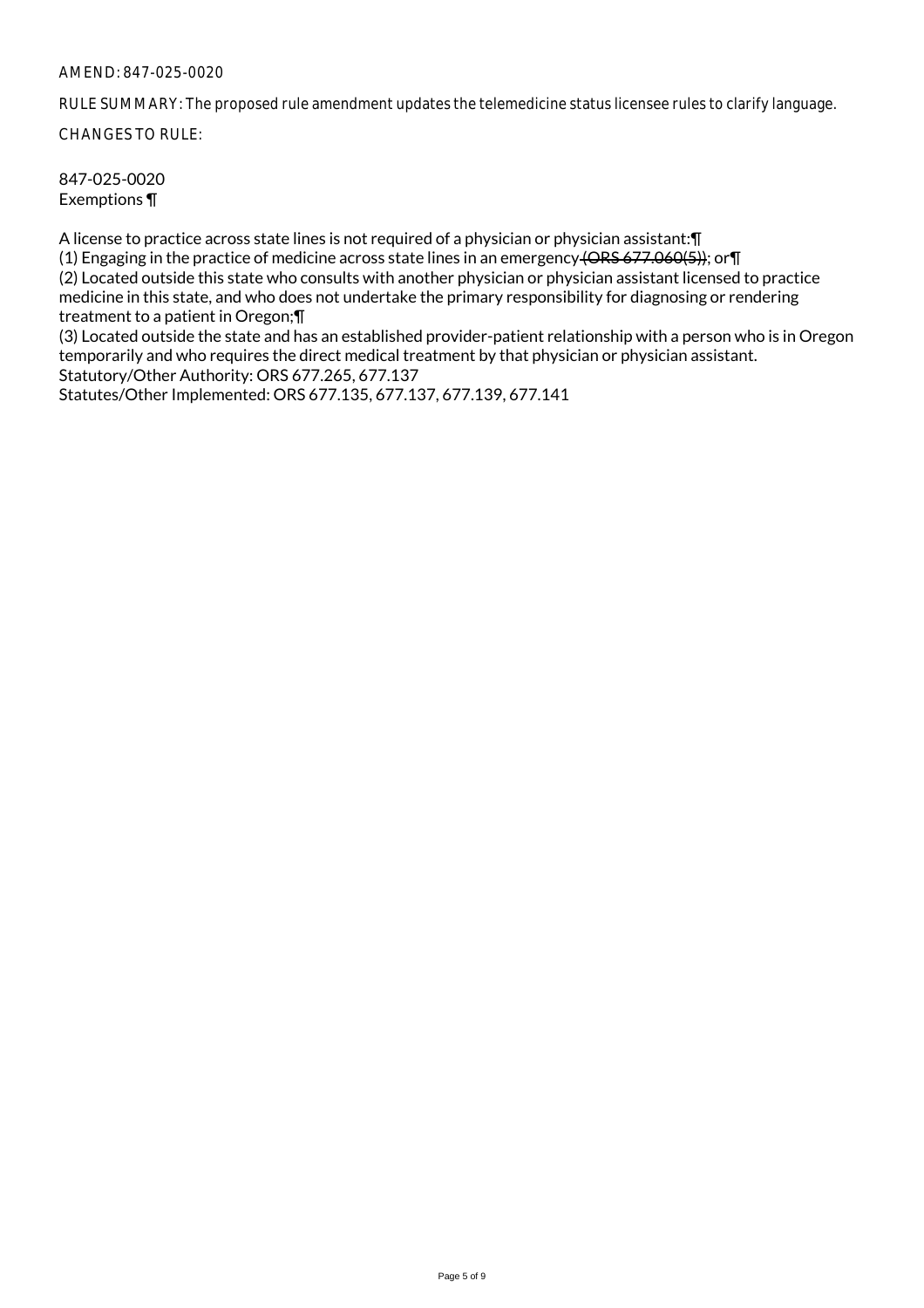RULE SUMMARY: The proposed rule amendments update the telemedicine status licensee rules to clarify language, add consistent definitions, and incorporate amendments to align with HB 3036 (2021) sections 3 through 6. The proposed rule also includes changes to align with HB 4034 (2022) sections 14 and 16.

CHANGES TO RULE:

847-025-0030 Limitations ¶

(1) A license for the practice of medicine across state lines does not permit a physician or physician assistanttelemedicine licensee to practice medicine in the state of Oregon except when engaging in the practice of medicine across state lines.¶

(2) A license to practice medicine across state lines is not a limited license per ORS 677.132 or ORS 677.535.¶ (3) A physician or physician assistant issued a license to practice medicine across state lines shalltelemedicine licensee must not:¶

(a) Act as a dispensing physician as described in ORS 677.010-(5); $\P$ 

(b) Administer or dispensing physician assistant as described in ORS 677.511;¶

(b) Prescribe controlled substances for the treatment of intractablea diagnosed condition causing pain to a person located within in Oregon, per ORS 677.470, 677.489;¶

(c) Provide written documentation for purposes of ORS 475B.797;¶

(d) Employ a physician assistant as defined in ORS 677.495 to treat a person located within Oregon;¶

(e) Assert a lien for services under ORS 87.555;¶

(f) Act as a supervising physician of an Oregon-certified First Responder or Emergency Medical Technician as defined in ORS 682.245;¶

(g) Be eligible for any tax credit provided by ORS 316.076;¶

(h) Participate in the Rural Health Services Program under 442.550 to 442.570; or¶

(i) Dispense prescription drugPrescribe medication based only on a sale or form over the Internet, unless asn a physician assistant under ORS 677.511ppropriate provider-patient relationship is established and the standard of care described in ORS 677.095 and 677.265 is met.

Statutory/Other Authority: ORS 677.265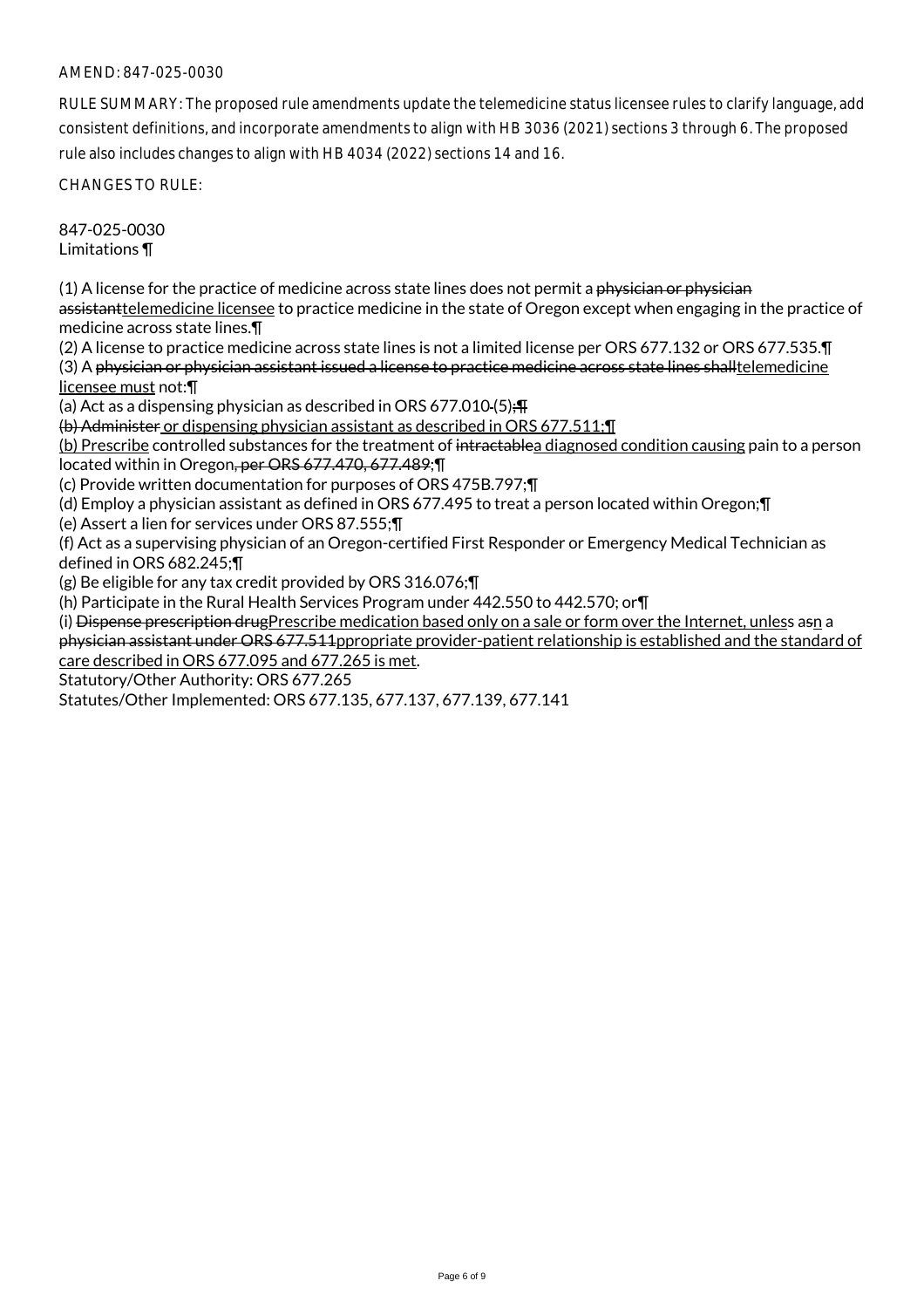RULE SUMMARY: The proposed rule amendments update the telemedicine status licensee rules to clarify language and add consistent definitions.

CHANGES TO RULE:

847-025-0040 Qualifications ¶

(1) To qualify for a license to practice medicine across state lines:¶

(a) An out-of-state physician or physician assistapplicant must hold a full, unrestricted license to practice medicine in an<sub>y</sub> other state, must not have been the recipient of a previous disciplinary or other actions by any other state or jurisdiction<del>; or</del>

(b) An out-of-state physician or physician a and must otherwise meet the standards of licensure under ORS chapter 677.¶

(b) An applicant who meets the qualifications for a license to practice medicine acrossi stant who has beente lines with the exception of being the recipient of previous disciplinary or other action by anyother state or jurisdiction may be issued a license for the practice of medicine across state lines if the Board finds that the previous disciplinary or other action does not indicate that the physician or physician assistapplicant is a potential threat to the public interest, health, welfare and safety of the citizens of the state of Oregon; and T

(c) Must otherwise meet the standards of licensure under ORS 677.¶

(2) An out-of-state physician or physician assistant would.¶

(2) An applicant does not qualify for a license to practice medicine across state lines if the applicant is the subject of a pending investigation by a state medical board or another state or federal agency.

Statutory/Other Authority: ORS 677.265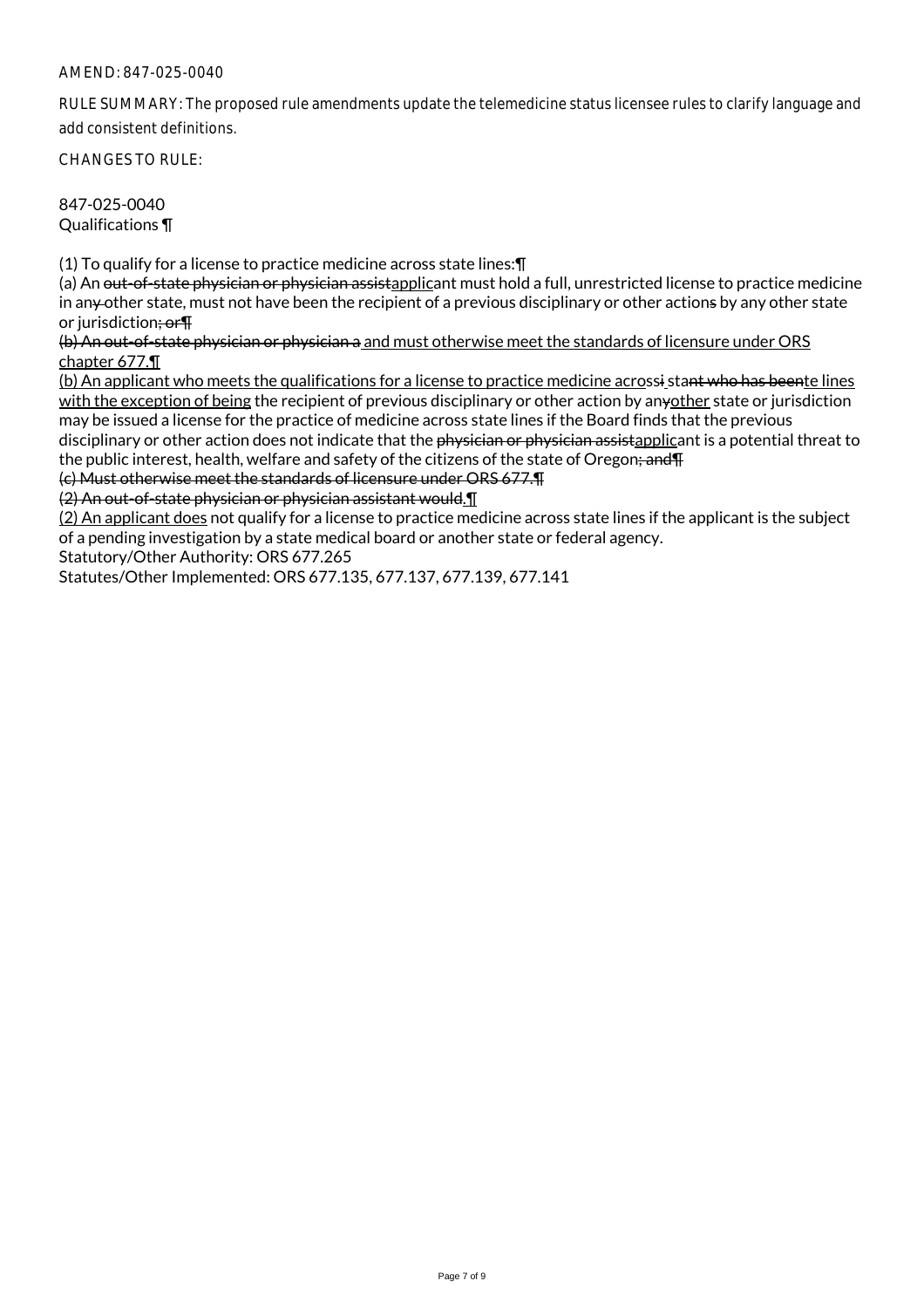RULE SUMMARY: The proposed rule amendments update the telemedicine status licensee rules to clarify language and add consistent definitions.

CHANGES TO RULE:

847-025-0050 Application ¶

(1) When applying for a license to practice medicine across state lines, the physician or physapplician assistant shallt must submit to the Board:¶

(a) The completed application, fees, documents, letters, and any other information required by the Board for physician licensure as stated in OAR 847, division 020 or physician assistant licensure as stated in OAR 847, division 50; and¶

(b) A description of the applicant's intended practice of medicine across state lines in the state of Oregon.¶ (2) A physician or physician assistn applicant applying for a license to practice medicine across state lines is subject to the requirements in OAR 847-008-0010.

Statutory/Other Authority: ORS 677.265, 677.139

Statutes/Other Implemented: ORS 677.100, 677.139, 677.265